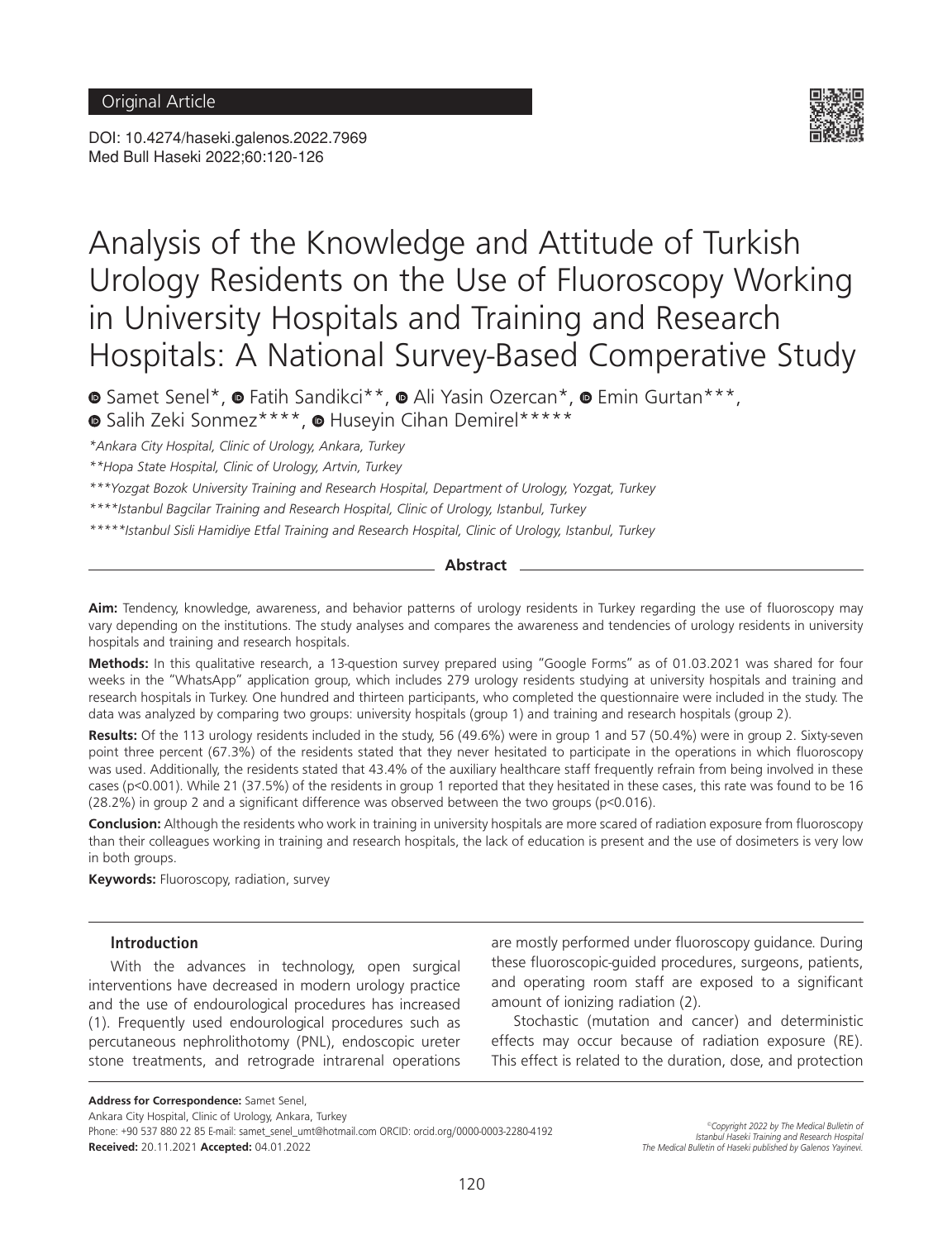used (1). For this reason, the International Radiation Commission recommends that the radiation dose exposed should not exceed an average of 20 mSv (millisieverts)/ year for five years (3).

To avoid these negative effects of radiation, personal protective equipment such as a lead apron, thyroid shield, radiation protection gloves, and goggles should be used, and basic principles should be observed (1). Additionally, it is necessary to use a dosimeter to determine the cumulative radiation dose exposed. However, studies on this subject have revealed that protective equipment and dosimeters are not used enough among urologists, and there is a lack of knowledge and awareness about this subject (2,4,5).

The urology residency is an important occupational group with a high risk of RE (6). In Turkey, urology residency training is applied in university hospitals or training and research hospitals. There are studies evaluating the awareness of RE among urology residents. However, according to our literature research, there is no study comparing the tendency to use fluoroscopy in different institutions. In this study, we evaluated the tendencies, knowledge, awareness, and behavior patterns of urology residents in Turkey regarding the use of fluoroscopy in different institutions.

# **Methods**

## **Ethical Standards**

This study protocol was reviewed and approved by the Ankara City Hospital Local Ethics Committee on May 18, 2021 (approval number: E2-21-502). Participants were informed that the data will be used for scientific purposes only.

## **Study Design**

Physicians working as urology residents in university hospitals (group 1) and training and research hospitals (group 2) in Turkey were included in the study. The 13-question survey was prepared via "Google Forms" (Table 1). The questionnaire form was shared once every two days for four weeks as of January 3, 2021, via the "WhatsApp" application, which includes 279 urology residents and 113 urology residents completed the questionnaire. The answers given by the participants were kept confidential.

The survey included questions about the range of participants' ages, the year of urology residency, the institution (university hospital or training and research hospital), and the surgical techniques using fluoroscopy during their training. Additionally, the participants were also questioned about their own and the auxiliary healthcare staff's tendency to refrain from surgeries using

fluoroscopy and to replace a surgery requiring fluoroscopy with a non-fluoroscopy method. It was evaluated whether they and their auxiliary healthcare staff received training on dosimeter usage, the radiation dose of fluoroscopy, and protection methods. Their opinions on the protective equipment and its adequacy and regular controls, and their knowledge of ionizing radiation protection methods were questioned too.

# **Statistical Analysis**

Statistical data analysis was performed using Statistical Package for the Social Sciences (SPSS) version 22.0 (SPSS Inc., Chicago, Ill., United States). Numerical data was expressed as the number of participants and the percentage [n (%)]. The chi-square and Fisher's exact tests were used to compare categorical data and a p-value of less than 0.05 was considered statistically significant.

# **Results**

One hundred and thirteen participant urology residents completed the questionnaire. Of the residents, 56 (49.6%) were training in university hospitals (group 1) and 57 (50.4%) were in training and research hospitals (group 2). Eighty-one (71.7%) of the residents were between the ages of 25-30 and 60 (53.1%) were in 1-3 years of their education. One hundred and twelve (99.1%) of the participants reported that they preferred to use fluoroscopy in PNL, 75 (66.4%) of them preferred retrograde intrarenal surgery (RIRS), and 71 (62.8%) preferred nephrostomy/double J (DJ) insertion operations.

The hesitation rate to participate in a surgery requiring fluoroscopy was 67.3% and 43.4% for the residents and healthcare staff, respectively. This difference between the two healthcare worker groups was statistically significant (p<0.001). Furthermore, in groups 1 and 2, residents were hesitant to participate in a fluoroscopy-required surgery at a rate of 37.5% and 28.2%, respectively. This difference was also found to be statistically significant (p=0.016).

In group 1, 39 (69.6%) residents stated that they preferred methods (even if they required more sessions of operations) in which they would not use fluoroscopy at different frequencies, while in group 2 this number was 33 (57.9%), and the difference was found to be statistically significant (p=0.042).

In our study, 68.1% of the residents and auxiliary healthcare staff did not use dosimeters in any operation performed with fluoroscopy. Only six of the residents (5.3%) received training on the harmful radiation effects of fluoroscopy, radiation protection methods, etc. 107 of the participants (94.7%) reported that they used lead aprons in cases where fluoroscopy was used. One hundred-eleven (98.2%) of them used thyroid shields, while only two (1.8%) of them used radioprotective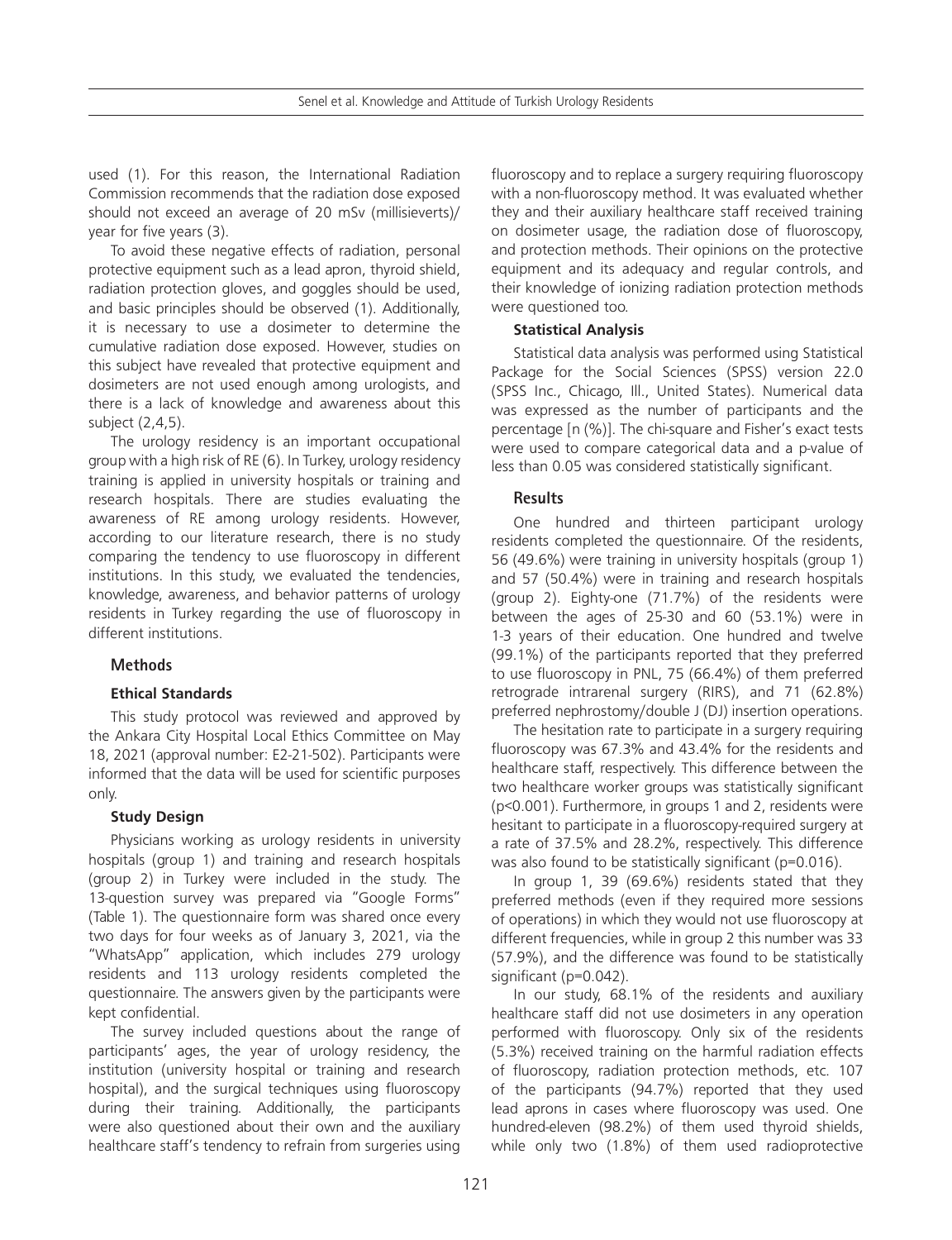|                                                                                                                                                                              | Total $(n=113)$ | Group 1 (n=56, 49.6%) | Group 2 (n=57, 50.4%) | p                    |
|------------------------------------------------------------------------------------------------------------------------------------------------------------------------------|-----------------|-----------------------|-----------------------|----------------------|
| Q1. Age (years), n (%)                                                                                                                                                       |                 |                       |                       |                      |
| $25$                                                                                                                                                                         |                 | 0(0)                  |                       |                      |
| 25-30                                                                                                                                                                        | $2(1.8\%)$      | 35(62.5)              | 2(3.5)<br>46 (80.7)   | $0.009*$             |
|                                                                                                                                                                              | 81 (71.7%)      |                       |                       |                      |
| >30                                                                                                                                                                          | 30(26.5)        | 21(37.5)              | 9(15.8)               |                      |
| Q2. Residency years, n (%)                                                                                                                                                   |                 |                       |                       |                      |
| $\leq 3$                                                                                                                                                                     | 60(53.1)        | 23(41.1)              | 37(64.9)              | $0.011$ **           |
| >3                                                                                                                                                                           | 53 (46.9)       | 33 (58.9)             | 20(35.1)              |                      |
| Q3. In which operations do you use fluoroscopy in<br>your urology practice? n (%)                                                                                            |                 |                       |                       |                      |
| PNL                                                                                                                                                                          | 112(99.1)       | 56 (100)              | 56 (98.1)             | $>0.99$ <sup>*</sup> |
| <b>RIRS</b>                                                                                                                                                                  | 75 (66.4)       | 34(60.7)              | 41 (71.9)             | $0.207**$            |
| Nephrostomy/DJ catheter insertion                                                                                                                                            | 71(62.8)        | 34 (60.7)             | 37 (64.9)             | $0.064**$            |
| Q4. Do you hesitate to participate in operations that<br>require fluoroscopy? n (%)                                                                                          |                 |                       |                       |                      |
| <b>Never</b>                                                                                                                                                                 | 76(67.3)        | 35(62.5)              | 41 (71.8)             | $0.016^*$            |
| Rarely                                                                                                                                                                       | 25(22.1)        | 11(19.6)              | 14(24.6)              |                      |
| <b>Sometimes</b>                                                                                                                                                             | 11(9.7)         | 10(17.9)              | 1(1.8)                |                      |
| Often                                                                                                                                                                        | 1(0.9)          | 0(0)                  | 1(1.8)                |                      |
| <b>Always</b>                                                                                                                                                                | 0(0)            | 0(0)                  | 0(0)                  |                      |
| Q5. Do auxiliary healthcare staff hesitate to<br>participate in operations that require fluoroscopy?<br>$n$ (%)                                                              |                 |                       |                       |                      |
| <b>Never</b>                                                                                                                                                                 | 7(6.2)          | 5(8.9)                | 2(3.5)                |                      |
| Rarely                                                                                                                                                                       | 13(11.5)        | 5(8.9)                | 8(14)                 |                      |
| <b>Sometimes</b>                                                                                                                                                             | 28(24.8)        | 9(16.1)               | 19(33.3)              | $0.147***$           |
| <b>Often</b>                                                                                                                                                                 | 49 (43.4)       | 28(50)                | 21(36.8)              |                      |
| <b>Always</b>                                                                                                                                                                | 16(14.1)        | 9(16.1)               | 7(12.4)               |                      |
| Q6. Would you prefer to operate a case without<br>using fluoroscopy in more sessions with different<br>technique rather than in one session with using<br>fluoroscopy? n (%) |                 |                       |                       |                      |
| <b>Never</b>                                                                                                                                                                 | 41(36.3)        | 17(30.4)              | 24 (42.1)             |                      |
| Rarely                                                                                                                                                                       | 41(36.3)        | 18(32.1)              | 23 (40.4)             |                      |
| <b>Sometimes</b>                                                                                                                                                             | 23(20.4)        | 15(26.8)              | 8(14)                 | $0.042^*$            |
| <b>Often</b>                                                                                                                                                                 | 5(4.4)          | 5(8.9)                | 0(0)                  |                      |
| <b>Always</b>                                                                                                                                                                | 3(2.6)          | 1(1.8)                | 2(3.5)                |                      |
| Q7. Do you and your auxiliary staff use a dosimeter<br>in cases where fluoroscopy is used? n (%)                                                                             |                 |                       |                       |                      |
| <b>Never</b>                                                                                                                                                                 | 77(68.1)        | 43 (76.8)             | 34 (59.6)             |                      |
| Rarely                                                                                                                                                                       | 15(13.3)        | 5(8.9)                | 10(17.6)              |                      |
| <b>Sometimes</b>                                                                                                                                                             | 13(11.5)        | 5(8.9)                | 8(14)                 | $0.378*$             |
| <b>Often</b>                                                                                                                                                                 | 6(5.3)          | 2(3.6)                | 4(7)                  |                      |
| <b>Always</b>                                                                                                                                                                | 2(1.8)          | 1(1.8)                | 1(1.8)                |                      |
| Q8. Have you been trained in the subjects on<br>radiation effect caused by fluoroscopy, radiation<br>protection method and etc.? n (%)                                       |                 |                       |                       |                      |
| Yes                                                                                                                                                                          | 6(5.3%)         | 3(5.4)                | 3(5.3)                | $>0.99$ <sup>*</sup> |
| No                                                                                                                                                                           | 107 (94.7%)     | 53 (94.6)             | 54 (94.7)             |                      |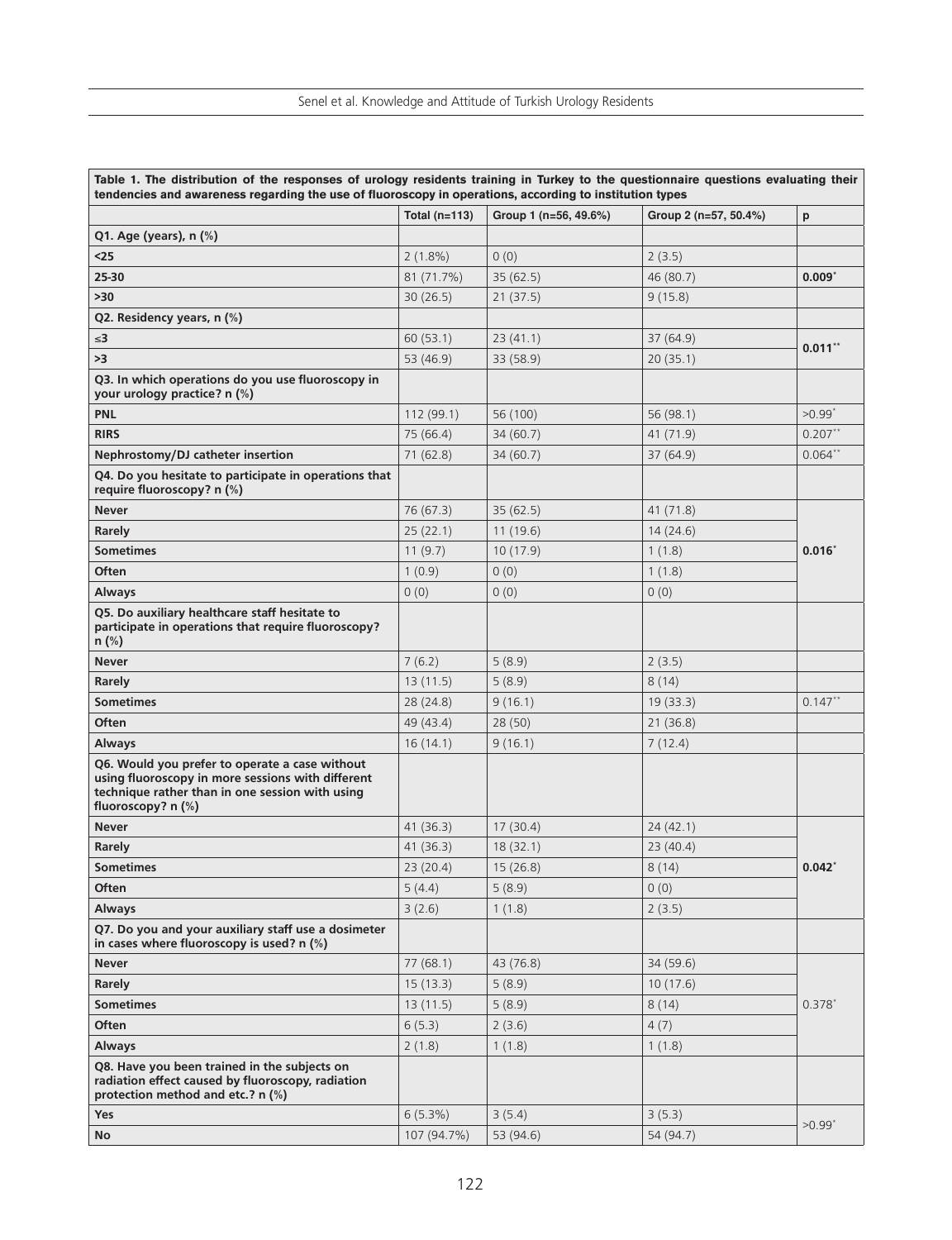| <b>Table 1. Continued</b>                                                                                                                      |                 |                       |                       |                      |  |  |
|------------------------------------------------------------------------------------------------------------------------------------------------|-----------------|-----------------------|-----------------------|----------------------|--|--|
|                                                                                                                                                | Total $(n=113)$ | Group 1 (n=56, 49.6%) | Group 2 (n=57, 50.4%) | p                    |  |  |
| Q9. Is there adequate ventilation in the operating<br>room where fluoroscopy is used to reduce the<br>effects of ionizing radiation? n (%)     |                 |                       |                       |                      |  |  |
| Yes                                                                                                                                            | 41(36.3)        | 21(37.5)              | 20(35.1)              | $0.79**$             |  |  |
| <b>No</b>                                                                                                                                      | 72(63.7)        | 35(62.5)              | 37 (64.9)             |                      |  |  |
| Q10. Do you believe that lead aprons worn during<br>fluoroscopy surgeries are sufficiently protective? n<br>$(\%)$                             |                 |                       |                       |                      |  |  |
| Yes                                                                                                                                            | $8(7.1\%)$      | 2(3.6)                | 6(10.5)               |                      |  |  |
| <b>Partially</b>                                                                                                                               | 68 (60.2%)      | 39(69.6)              | 29(50.9)              | $0.118*$             |  |  |
| <b>No</b>                                                                                                                                      | 37(32.7)        | 15(26.8)              | 22(38.6)              |                      |  |  |
| Q11. Which of the following protective equipment<br>do you use regularly in operations where<br>fluoroscopy is used? n (%)                     |                 |                       |                       |                      |  |  |
| Lead apron                                                                                                                                     | 107 (94.7%)     | 51(91.1)              | 56 (98.2)             | $0.113*$             |  |  |
| <b>Thyroid shield</b>                                                                                                                          | 111 (98.2%)     | 54 (96.4)             | 57 (100)              | $0.243*$             |  |  |
| <b>Radiation protective glasses</b>                                                                                                            | 2(1.8)          | 1(1.8)                | 1(1.8)                | $>0.99$ <sup>*</sup> |  |  |
| <b>Radiation protective gloves</b>                                                                                                             | 0(0)            | 0(0)                  | 0(0)                  |                      |  |  |
| Q12. Do you think that protective equipment is<br>regularly checked for effectiveness? n (%)                                                   |                 |                       |                       |                      |  |  |
| Yes                                                                                                                                            | 7(6.2)          | 1(1.8)                | 6(10.5)               | $0.113*$             |  |  |
| <b>No</b>                                                                                                                                      | 106 (93.8)      | 55 (98.2)             | 51 (89.5)             |                      |  |  |
| Q13. Do you know/do you perform, what should<br>be done to reduce the harmful radiation effect after<br>fluoroscopy?"                          |                 |                       |                       |                      |  |  |
| I do not know/I do not do                                                                                                                      | 109 (96.5)      | 52 (92.9)             | 57 (100)              |                      |  |  |
| I know/I do not do                                                                                                                             | 3(2.7)          | 3(5.4)                | 0(0)                  | $0.057*$             |  |  |
| I know/I do                                                                                                                                    | 1(0.8)          | 1(1.8)                | 0(0)                  |                      |  |  |
| Q: Question, PNL: Percutaneous nephrolithotomy, RIRS: Retrograde intrarenal surgery, DJ: Double J, *: Fisher's exact test, **: Chi-square test |                 |                       |                       |                      |  |  |

glasses. It was learned that none of the residents were using the radioprotective gloves.

Finally, 106 of the residents (98.2%) answered "no" to the question "Do you think that protective equipment is regularly checked for effectiveness?" and 109 (96.5%) residents answered "I don't know/I don't do" the question "Do you know/do you perform, what should be done to reduce the harmful radiation effect after fluoroscopy?". The data about the answers given by the residents to the survey are shown in Table 1. The answers of all urology residents regarding the main questions are shown in Figure 1 and 2.

#### **Discussion**

In our study, even though all urology residents are at similar education levels on RE, the residents training in university hospitals had more anxiety about using fluoroscopy than their colleagues in training and research hospitals. Similarly, unlike their colleagues in training and research hospitals, the residents in university hospitals prefer to operate a case with a different method without using fluoroscopy in more sessions than in a single session using fluoroscopy. It may be because the residents working in the training and research hospitals care less about their safety due to the high workload. Additionally, auxiliary healthcare staff much more often avoid cases in which fluoroscopy is used than urology residents. This can be explained by the fact that residents with the concern of training in their occupation ignore ionizing RE. There are many studies in the literature about the awareness of RE of urology residents (1,4-7). However, this is the first study to evaluate the attitude and knowledge of urology residents concerning ionizing radiation according to their educational institutions.

Ionizing radiation is a serious health problem faced by practitioners when they apply it during medical diagnosis and treatment. While applying these procedures, the harmful effects of radiation must be taken into account. Especially recently, the increase in endourological interventions and the parallel increase in RE impose an important responsibility on urologists to protect themselves, auxiliary healthcare staff, and their patients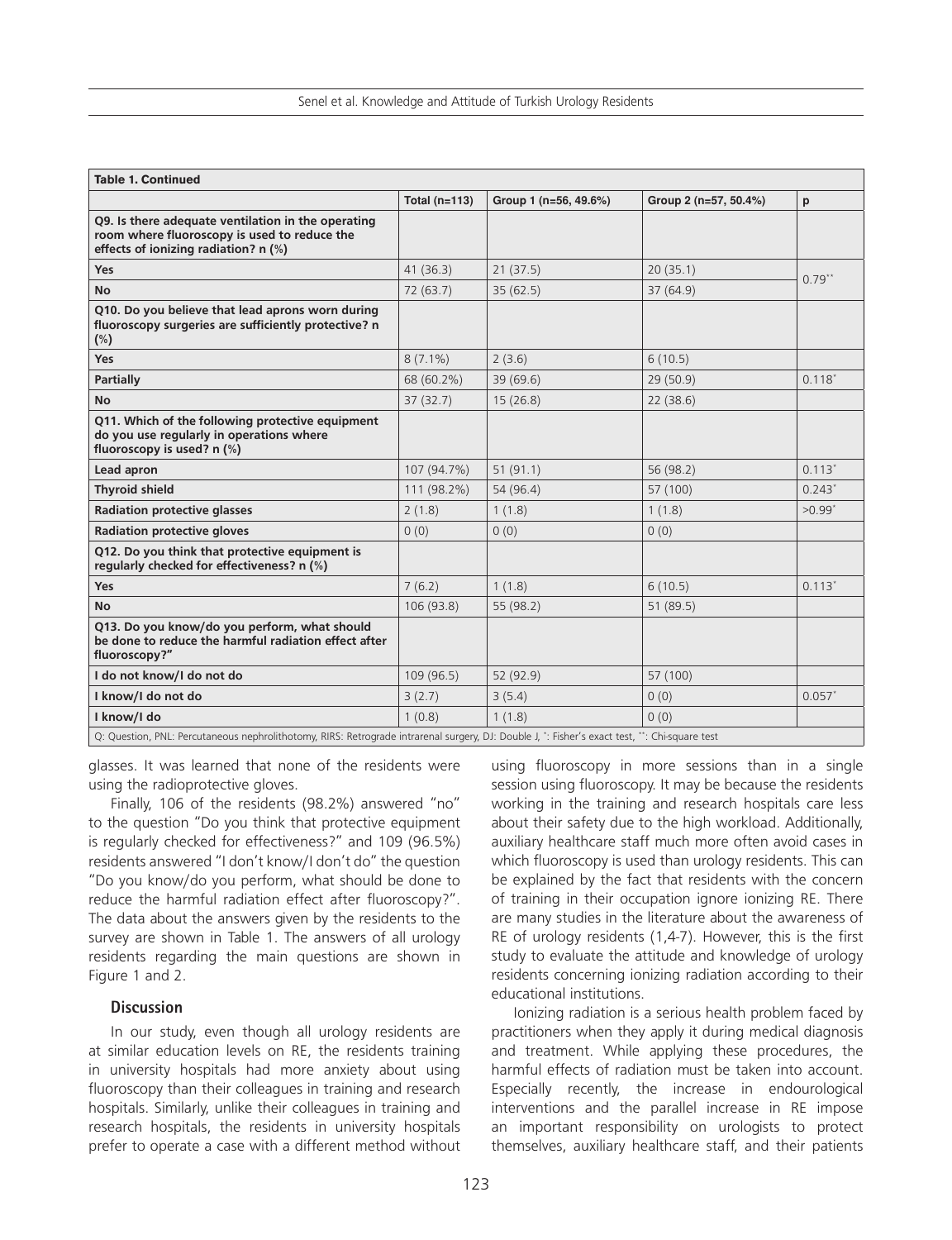Senel et al. Knowledge and Attitude of Turkish Urology Residents

(8). For this purpose, the use of a lead apron, thyroid shield, radiation protective glasses, and gloves is recommended in cases where fluoroscopy is used, and it is known that this protective equipment prevents the harmful effects of ionizing radiation (1). However, many studies have shown that most urologists do not have sufficient knowledge about the harmful effects of radiation and do not take adequate precautions against radiation (1,9,10). In a recent study involving 309 urology residents from the United Kingdom, it was determined that 44.1% of the participants had not received any training on radiation protection methods (11). In a study that Harris et al. (4) evaluated 136 urology residents in the United States, it was shown that almost half of the residents did not receive formal radiation safety training. In the same study, it was reported that 99% of the residents used a thyroid shield, 97% of them regularly wore lead aprons, but only 9% of the residents used radiation protective glasses. Besides, it has been shown that none of the assistants wore radiation protective gloves. In another survey study conducted on urology residents in Canada, it was stated that although the rate of thyroid shield use was 96%, 24% of them used it irregularly. While the rate of use of radiation protective lead aprons is 13%, it has been



**Figure 1.** Distribution of urology residents' responses to Question 4, Question 5, Question 6 and Question 7



**Figure 2.** The urology residents' rate of use of the protective equipment and training on radiation effects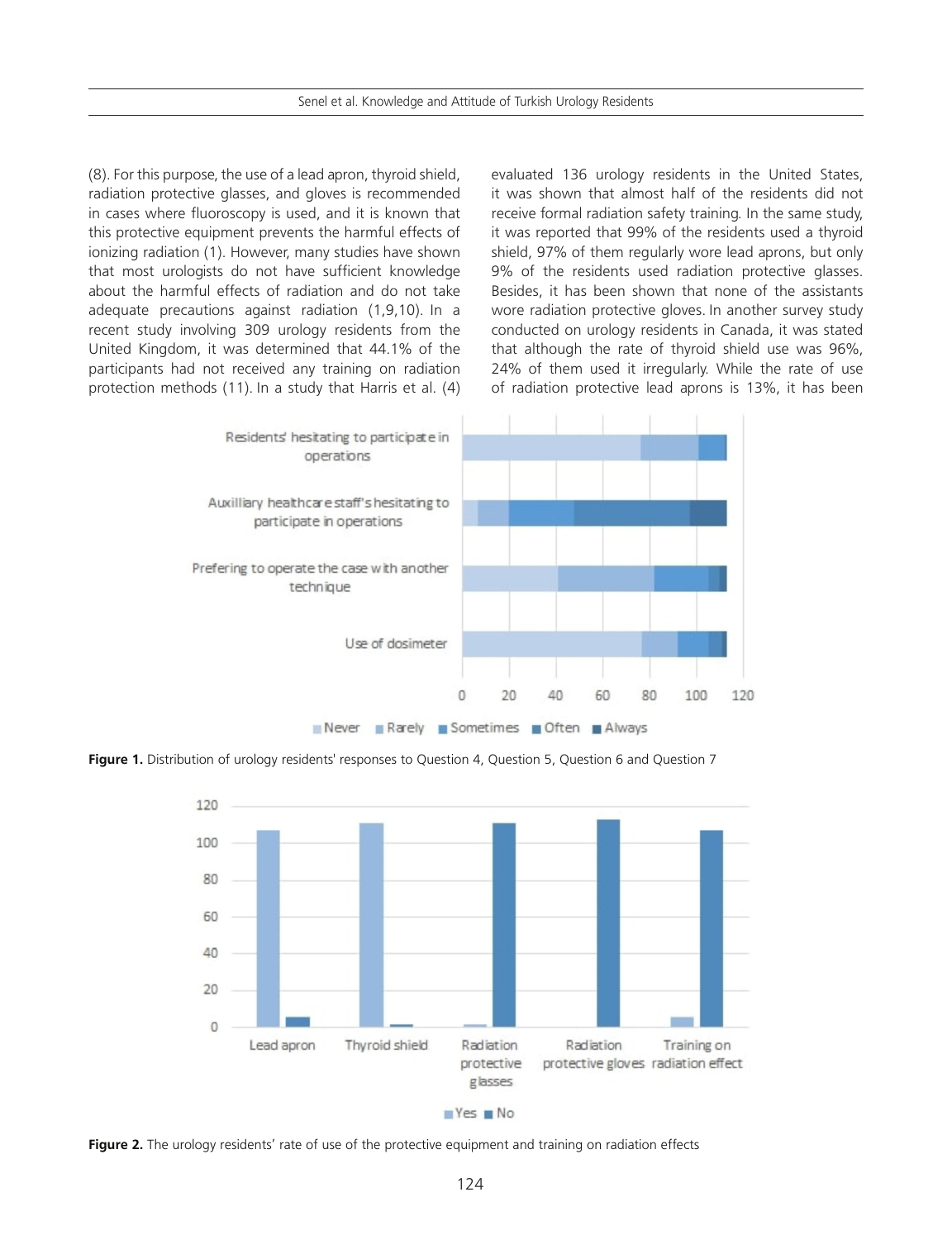Senel et al. Knowledge and Attitude of Turkish Urology Residents

shown that almost no residents use radiation protective gloves. In this study, it was also emphasized that 70% of the residents did not use dosimetry (7). Similar results are also observed in studies conducted in Europe (5). In our study, it is seen that while the use of lead aprons and thyroid shields is quite high among urology residents in Turkey, almost none of the residents use radiation protective glasses and gloves. Additionally, 68.1% of the residents never used dosimetry and only 5.3% stated that they received training on radiation safety. Another striking result is that the vast majority of urology residents do not believe that protective equipment is regularly checked for effectiveness.

Fluoroscopy is used in many operations in urology. In the study by Altintas et al. (6), 53.9% of the participants answered the question "In which case do you need a fluoroscopy device the most" as PNL. In a recent study, it was reported that the duration of fluoroscopy used in ureteroscopy decreased with the experience of urology residents (12). In another study, it was shown that RE was not affected by the surgeon's experience (13). In our study, fluoroscopy was almost always used in PNL cases. In operations of RIRS and nephrostomy/DJ insertion, fluoroscopy was preferred in one of three patients. We think that this difference may have arisen due to studies showing the effectiveness and reliability of the nonfluoroscopic RIRS technique (14).

#### **Study Limitations**

There are some limitations of our study. First, this study is a survey-based study, and only those who preferred to participate in the survey via "WhatsApp®" were included in the study. Apart from this, the small number of participants is another handicap. Additionally, the status of the auxiliary healthcare staff to avoid cases using fluoroscopy was evaluated according to their responses to urology residents. Despite these limitations, the study's strength is that it is the first study to be conducted due to the tendencies of urology residents training in different institutions in Turkey about the use of fluoroscopy.

#### **Conclusion**

Although the use of a lead apron and thyroid shield is excellent in both groups, the rate of use of radiation protective glasses and gloves is almost zero. The residents who train in university hospitals are more scared of RE from fluoroscopy than their colleagues working in training and research hospitals. However, the lack of education is present and the use of dosimeters is very low in both groups. The tendency, awareness, and knowledge of urology residents about the effects of RE and methods of protection should be increased.

## **Ethics**

**Ethics Committee Approval:** This study protocol was reviewed and approved by the Ankara City Hospital Local Ethics Committee on May 18, 2021 (approval number: E2- 21-502).

**Informed Consent:** Participants were informed that the data will be used for scientific purposes only.

# **Peer-review:**

# **Authorship Contributions**

Concept: E.G., H.C.D., Design: F.S., S.Z.S., Data Collection or Processing: E.G., A.Y.O., Analysis or Interpretation: H.C.D., Literature Search: E.G., S.S., Writing: S.S.

**Conflict of Interest:** No conflict of interest was declared by the authors.

**Financial Disclosure:** The authors declared that this study received no financial support.

#### **References**

- 1. Tok A, Akbas A, Aytan N, et al. Are the urology operating room personnel aware about the ionizing radiation? Int Braz J Urol 2015;41:982-9.
- 2. Söylemez H, Altunoluk B, Bozkurt Y, Sancaktutar AA, Penbegül N, Atar M. Radiation exposure-do urologists take it seriously in Turkey? J Urol 2012;187:1301-5.
- 3. The 2007 Recommendations of the International Commission on Radiological Protection. ICRP publication 103. Ann ICRP 2007;37:1-332.
- 4. Harris AM, Loomis J, Hopkins M, Bylund J. Assessment of Radiation Safety Knowledge Among Urology Residents in the United States. J Endourol 2019;33:492-7.
- 5. Söylemez H, Sancaktutar AA, Silay MS, et al. Knowledge and attitude of European urology residents about ionizing radiation. Urology 2013;81:30-5.
- 6. Altintas E, Bahceci T, Batur AF, et al. A survey analysis of knowledge levels of urologists about radiation safety and fluoroscopy use. Int J Clin Pract 2021;75:e13862.
- 7. Friedman AA, Ghani KR, Peabody JO, Jackson A, Trinh QD, Elder JS. Radiation safety knowledge and practices among urology residents and fellows: results of a nationwide survey. J Surg Educ 2013;70:224-31.
- 8. Castane W da EG. How to protect yourself and others from radiation. In: Smith AD (editor). Smith's textbook of endourology, 2nd ed. p. 11-142007.
- 9. Brateman L. Radiation safety considerations for diagnostic radiology personnel. Radiographics 1999;19:1037-55.
- 10. Bagley DH, Cubler-Goodman A. Radiation exposure during ureteroscopy. J Urol 1990;144:1356-8.
- 11. Ong K, Warren H, Nalagatla S, et al. Radiation Safety Knowledge and Practice in Urology Theaters: A Collaborative Multicenter Survey. J Endourol 2021;35:1084-9.